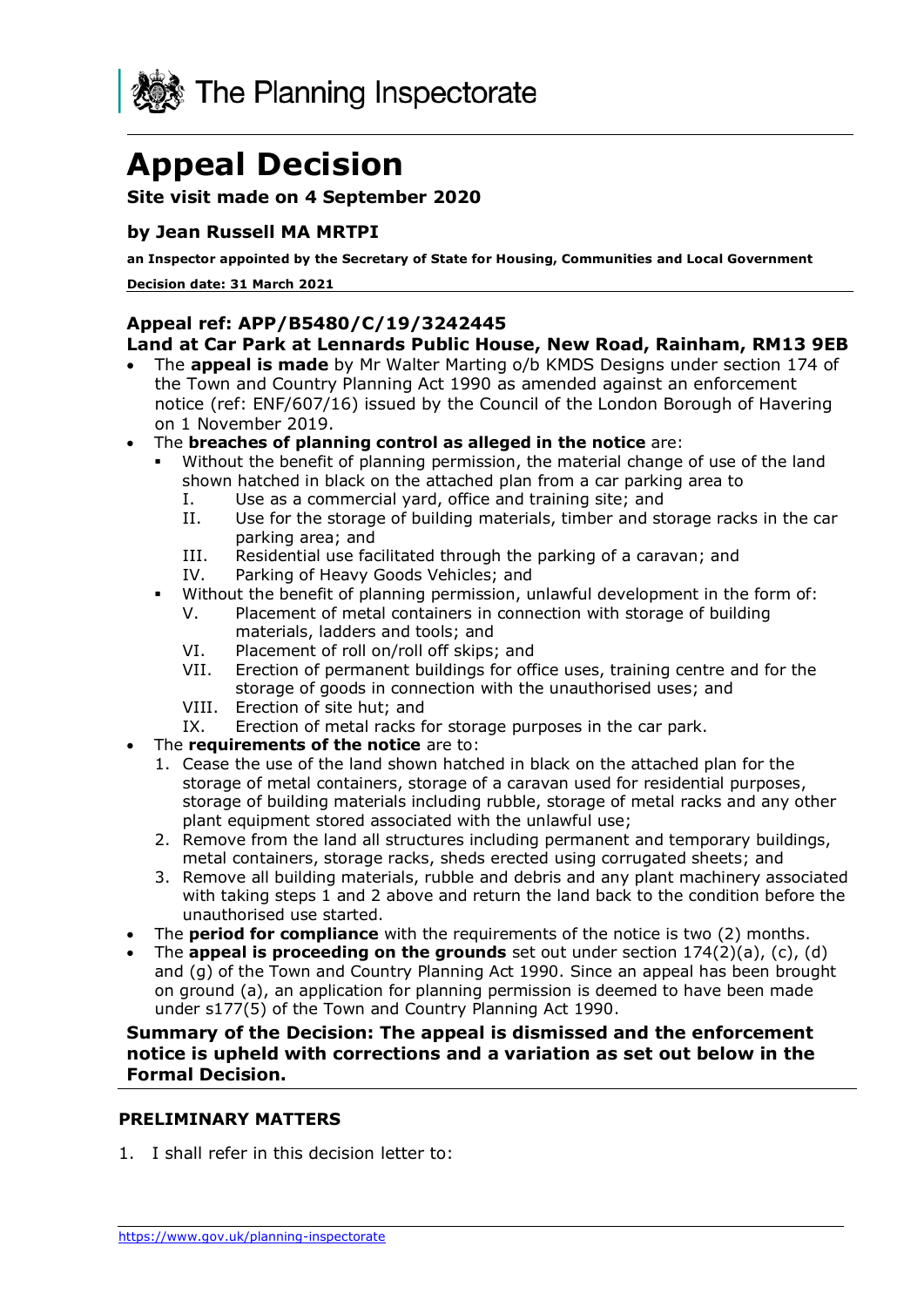- • The 'appeal site', being the land subject to the enforcement notice. It lies to the northwest of Lennards public house and forms part of the freehold of that property. It is located on the edge of the village of Wennington and within a designated Green Belt. The site includes buildings, a yard and 'site access'.
- retained car park, plus the appeal site. Lennards is a grade II listed building which stands on the west side of New Road (the A1306). • The '(whole) property' which includes the public house, its beer garden and its
- • The 'shared drive' within the property, which leads from a gate at the end of a slip road off Wennington Road (the B1335). There is a fork in the shared drive a few metres after the gate so drivers can proceed south west to the retained public house car park or turn north onto the site access.
- 2. The site is occupied by the Blara Group, a construction company which provides building and civil engineering services on commercial and industrial projects, particularly for the rail network. Another construction firm known as the Margal Group also occupies the site but has not participated in this appeal.
- 3. The Blara Group is described as the appellant's company but I have seen no explanation of their relationship with KMDS Designs. The 'appellant' should be taken as meaning KMDS Designs, and I shall refer specifically to the Blara Group or site occupiers where appropriate.
- 4. The enforcement notice was issued after the Council refused, on 19 September 2019, an application (ref: P1500.17) for planning permission for '*the retention of the use…as a commercial yard, office and training site. The provision of both permanent and temporary structures, the stationing of containers…[and] provision of storage and associated parking*'. I shall refer to this as the '2019 application' and I understand that it related essentially to the alleged yard but not all of the site.
- 5. I shall also refer to Buildings 1-3 and A-M. Buildings A-M are identified on drawing PL-5625\_03 which was submitted with the 2019 application. Buildings 1-3 stand on the part of the site that was not subject to the 2019 application; they are shown on aerial photographs appended to the appellant's statement of case.

## **THE ENFORCEMENT NOTICE**

- 6. Under s176(1)(a) of the Town and Country Planning Act 1990 (TCPA90), I may correct any error, defect or misdescription in the enforcement notice so long as this does not cause injustice to the appellant or the Council. The appealed notice is defective and/or unclear in the following respects:
	- • It describes a change of use to different uses, and so it ought to allege that there has been a material change of use to a mixed use.
	- • The allegation distinguishes between 'use' and 'development', indicating that the latter refers strictly to buildings or other forms of operational development. As the appellant indicates, however, some of the alleged 'developments' are temporary structures or chattels.
	- • The allegation refers to the 'parking' of a caravan while the requirements refer to this structure being 'stored'. Caravans are normally said to 'stationed' or 'sited' to facilitate a change of use, and the use of the caravan in this case is said to be residential not parking or storage.
	- • The notice does not require the cessation of the office, training and residential component uses of the mixed use.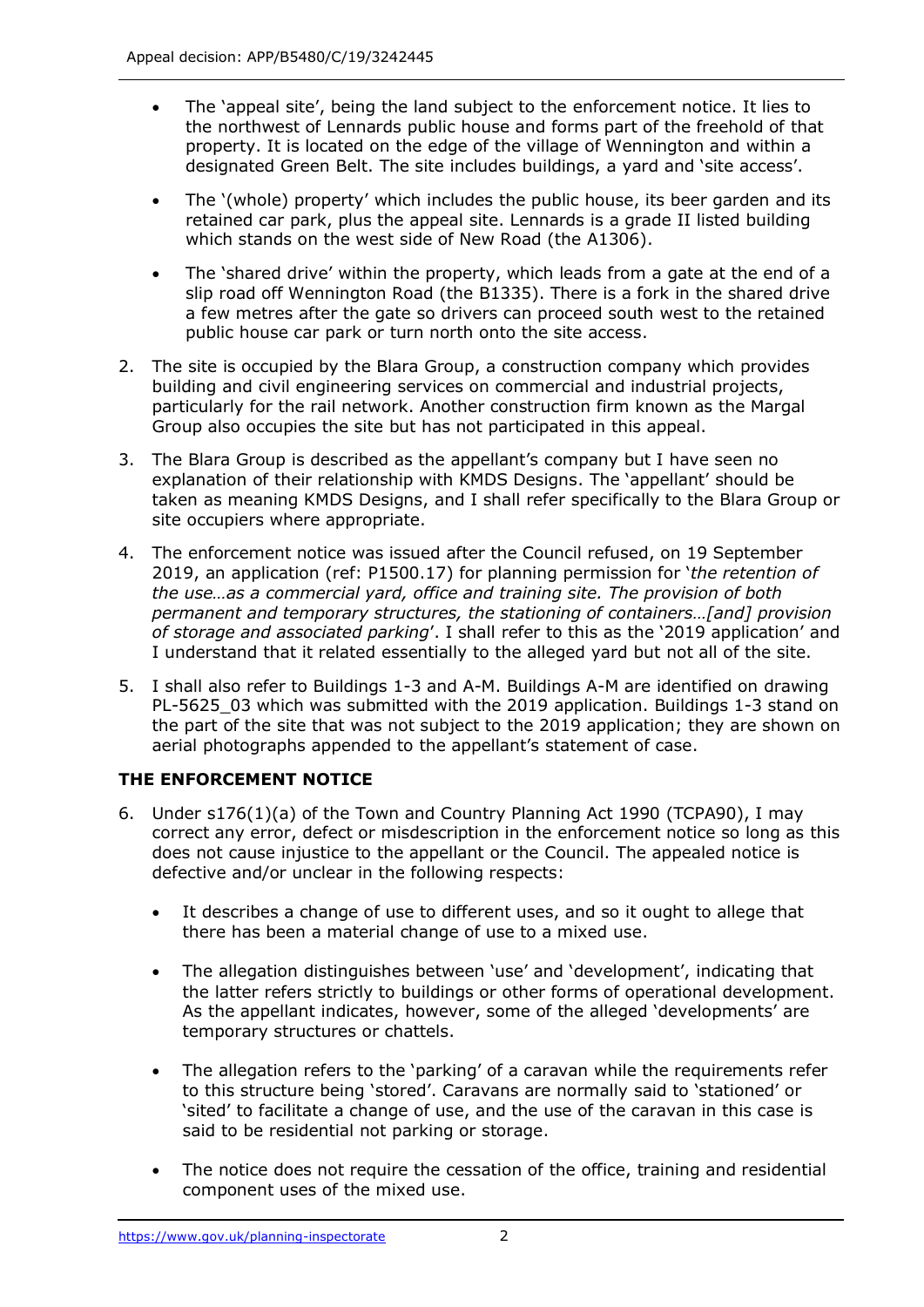- • The 'developments' are described in different terms in the allegation and requirements, creating uncertainty as to what must to be removed.
- 7. Correcting the allegation would simply clarify the matters and allow the grounds of appeal to be considered properly. However, correcting the requirements is not so straightforward because stipulating that additional uses must cease will make the notice more onerous to comply with. Nonetheless, I wrote to the parties to suggest that I can correct the notice without causing injustice and they agreed. Compliance with the notice as it stands would effectively curtail the occupiers' use of the site.

#### **THE LEGAL GROUNDS OF APPEAL**

- 8. The appellant has made a combined case for grounds (c) and (d).
	- • Ground (c) is that the matters alleged in the notice do not constitute a breach of planning control – perhaps because what is alleged does not require or already has planning permission.
	- • Ground (d) is that, at the date the notice was issued, it was too late for enforcement action to be taken. The appellant has to show that what is alleged is immune from enforcement under s171B of the TCPA90 which provides, in short, that no enforcement action may be taken against operational development or a material change of use after four or ten years respectively.
- 9. The appellant's submissions include that there is no residential use of the site and I take that to be a hidden ground (b), which is that the matters have not occurred. With regard to the change of use otherwise, and to the permanent buildings on the site, the appellant's case is simply that they are immune from enforcement action under the ten and four year rules respectively. It is necessary to decide which structures are 'buildings' or not, and that question often falls within the purview of ground (c), but it must be addressed here in the context of time.
- 10. The appellant has raised ground (c) considerations insofar as it is claimed that temporary structures on the site are not in breach of planning control – but that argument is based on the supposition that the structures are not part of the alleged use because they were brought to the site after the use began. It follows that the relationship between the structures and use must be addressed after I have determined when the change of use took place.
- 11. Indeed, a notice may require the removal of buildings as well as structures and chattels if they facilitate an unlawful use, and whether they were placed on the land at the same time as or later than the change of use. This is in order that the land is restored to its former condition and the breach is remedied.
- 12. I find that the relevant legal grounds are (b) and (d) but not (c). Considering the appeal on this basis will not prejudice any party because their representations remain relevant. For grounds (b) and (d), the onus is on the appellant to make their case on the balance of probabilities; their evidence should be accepted if it is sufficiently precise and unambiguous and there is nothing to contradict their version of events or make it less than probable.

## **The Appeal on Ground (b)**

 13. The appellant states that the alleged caravan has been used solely 'as a staff rest area and for occasional overnight stays for security purposes in association with [the] commercial yard'. It would not be a stretch to interpret 'overnight stays' as meaning that the caravan is used for eating, sleeping, washing and relaxing, and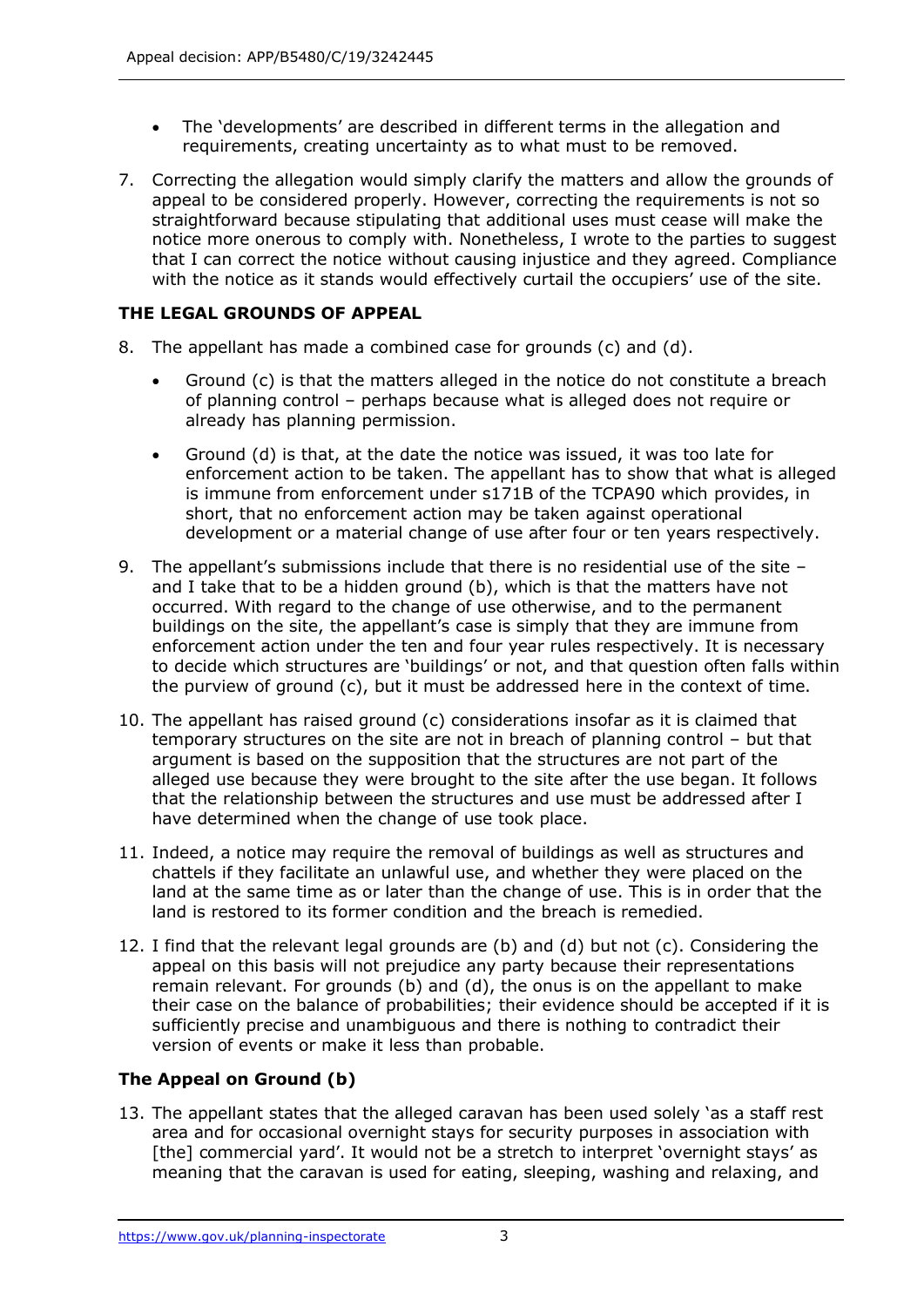thus potentially for residential use. It is unfortunate that the appellant did not corroborate or explain the 'occasional' claim, but I still find their case plausible.

- 14. The Council maintains that the caravan is in residential use but has provided no supporting evidence. I realise that there is no onus on the Council to back up its allegation but there are usually some signs when residential use is taking place. None of the photographs before me show what might be termed domestic paraphernalia. Neither the report on the 2019 application nor the Council's appeal statement describes any manifestations or effects of the alleged residential use.
- 15. While caravans are by definition designed for 'human habitation', they are in practice stationed for various purposes. It cannot be assumed that residential use is taking place simply because a caravan is on land, particularly when it is common ground that there is an active non-residential use. On the admittedly limited evidence, I find it more likely than not that residential use is not being carried out on this site as a matter of fact.
- 16. I conclude that the hidden appeal on ground (b) should succeed. Since there is no dispute otherwise as to the lawful or new use of the land, the notice should be corrected to allege that there has been a material change of use from parking to use as an engineering, building and construction yard comprising a mix of office, training centre, storage and parking uses with incidental security and amenity use.

## **The Appeal on Ground (d)**

## *The Alleged Material Change of Use*

- 17. Under s171B(3) of the TCPA90, no enforcement action may be taken after the end of the period of ten years beginning with the date of a breach of planning control consisting of a material change of use of land. The alleged change of use must have taken place by no later than 1 November 2009, ten years before the notice was issued, and the unauthorised use must have taken place without significant interruption such that the Council could have enforced against it at any time during the ten year period.
- 18. The appellant claims that the alleged use has taken place for more than ten years because the site was used as a builders' storage yard before the Blara Group moved there in 2014. Even if that is correct, the appellant's case is on its face too limited; an argument that storage is immune from enforcement action is not an argument that the alleged mixed use is immune. A mixed use must be considered as one; the appeal can only succeed on ground (d) if it is shown that what is alleged continued for a ten year period on the balance of probability.
- 19. The notice as issued did not use the term 'mixed use' but it plainly described different uses and the appellant does not claim that any are merely incidental<sup>1</sup>. In fairness, the appellant does refer to parking taking place on the pre-2014 storage yard and claim that at least one building which is now used as an office was erected before that year. However, there is no evidence or even hint that the previous occupiers used the site for the provision of training – and that must be a component of the alleged mixed use because the appellant relies, in their case for ground (a), on the merits of the site being used for the delivery of National Vocational Qualification (NVQ) course training to up to 100 students per week.
- 20. Nonetheless, I shall look with an open mind at the evidence submitted in support of ground (d). The appellant relies on aerial and other photographs which I shall

 $<sup>1</sup>$  An incidental use is one which is functionally related in some normal way to a primary use, as opposed to being a</sup> primary use in its own right or an intrinsic part of a primary use.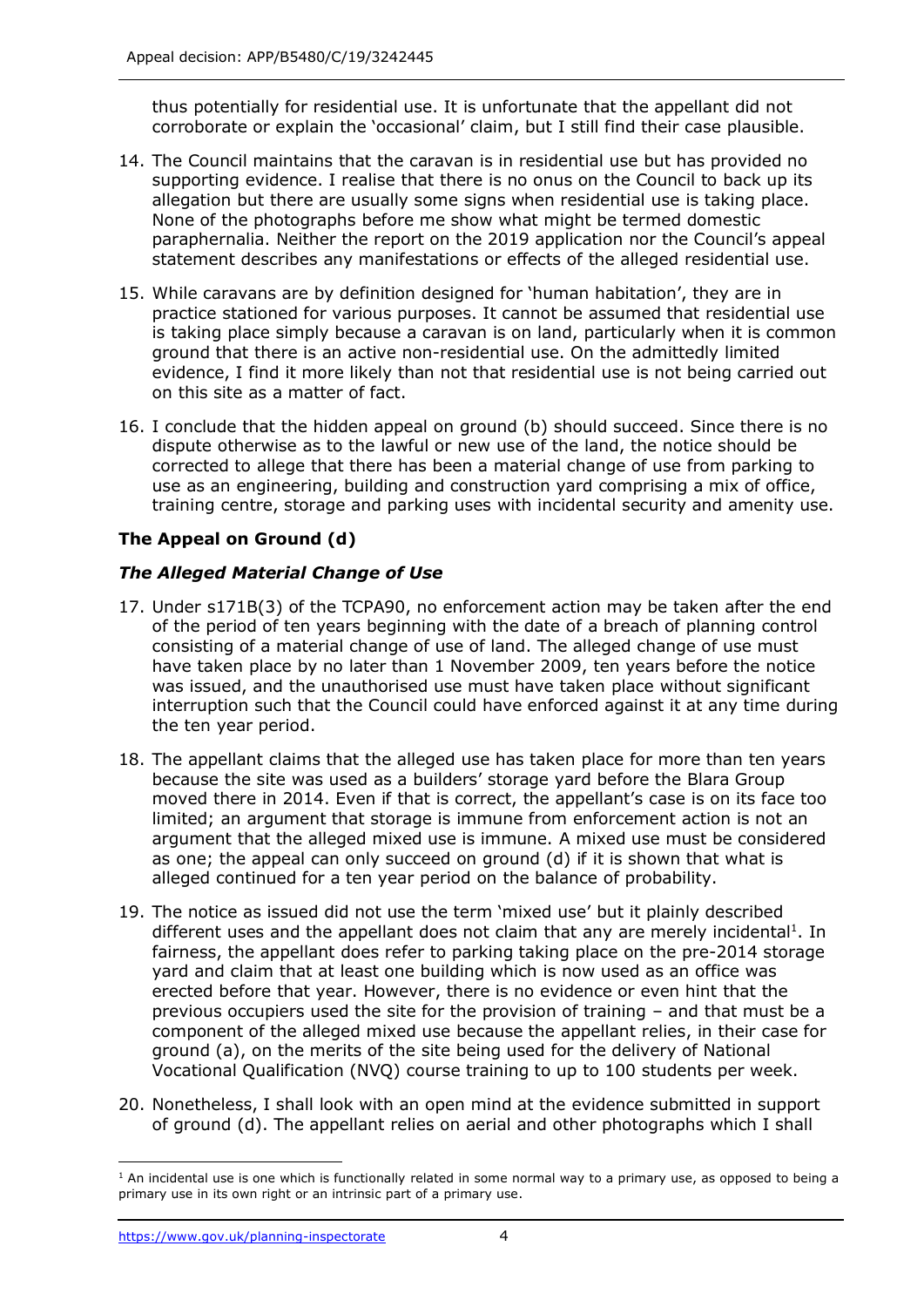examine in chronological order and accept as reliable unless stated. The first aerial photograph was taken in 1999 and shows the site as hard-surfaced but without buildings. It is probable that the site was used as a car park and the Council had succeeded in enforcement action taken, seemingly in 1994, against the 'use of the public house car park extension for storage and parking of caravans and tyres<sup>12</sup>.

- 21. The next aerial photograph is dated '2000-2003', and I can disregard the ambiguity of that timeframe because the site looks much the same in an aerial photograph dated '2004'. However, there is a problem for the appellant in that while both images show Buildings 1 and A, a few HGVs and perhaps one or two containers on the land, neither reveals how the buildings or site as a whole were then used. And there is now a five year gap in the evidence<sup>3</sup> and so it has not been demonstrated that any unauthorised use continued beyond 2004 without significant interruption.
- 22. The clock re-starts from May 2009, the date of a Google Streetview photograph. The appellant claims that this picture 'clearly shows the site in use as a storage yard' and I accept that there appear to be skips and perhaps a portacabin as well cars and a truck on the land. However, the photograph does not show the alleged mixed use taking place on the balance of probabilities.
- 23. There is now another gap in the evidence with the next aerial photograph being dated '2010-12'. This time, the haziness of the date is problematic because it means that the photograph could have been taken anywhere from two months to two years after 1 November 2009. But then the photograph is unhelpful anyway because it shows Buildings 2 and B as well as 1 and A, plus a few vehicles, containers and skips on the land, but not that the site was used for office and training as well as storage and parking purposes. The 2013 aerial photograph shows Building 3 but few containers and it was taken well after the material date.
- 24. It may be the case that the site ceased to be used (solely) for parking prior to 1 November 2009. I conclude, however, that the appellant has not shown that the alleged mixed use had probably been carried out for ten years without significant interruption by the date that the notice was issued. Given the evidence below of subsequent works, it is more likely that the change of use occurred when the Blara Group moved to the site in 2014.

## *The Alleged Unlawful Development*

- 25. S171B(1) of the TCPA90 provides that no enforcement action may be taken in respect of a breach of planning control consisting in the carrying on of building or other operations after the end of the period of four years beginning with the date on which the operations were substantially completed. The appellant must show that the operations involved in the construction of any building on the site were substantially completed by no later than 1 November 2015.
- 26. 'Building operations' will have taken place if what was done resulted in a 'building'  as defined under s336(1): '*any structure or erection and any part of a building, but not plant or machinery comprised within a building*'. If it is necessary to decide whether a structure is a building, regard should be had its size, permanence and attachment to the ground, albeit that none of those factors is necessarily decisive.
- 27. Buildings 1-3 are uncontroversial; there is no dispute that these large and fixed structures are indeed buildings. Building 1 can be seen in and from the 2000-3 aerial photograph; Buildings 2 and 3 can be seen in and from the 2010-12 and

<sup>2</sup> Council ref: ENF/9007/94.

 $3$  The appellant's statement indicates on p9 that Building B was erected in April 2007 but that claim is contradicted on p25 and in aerial photographs as described below.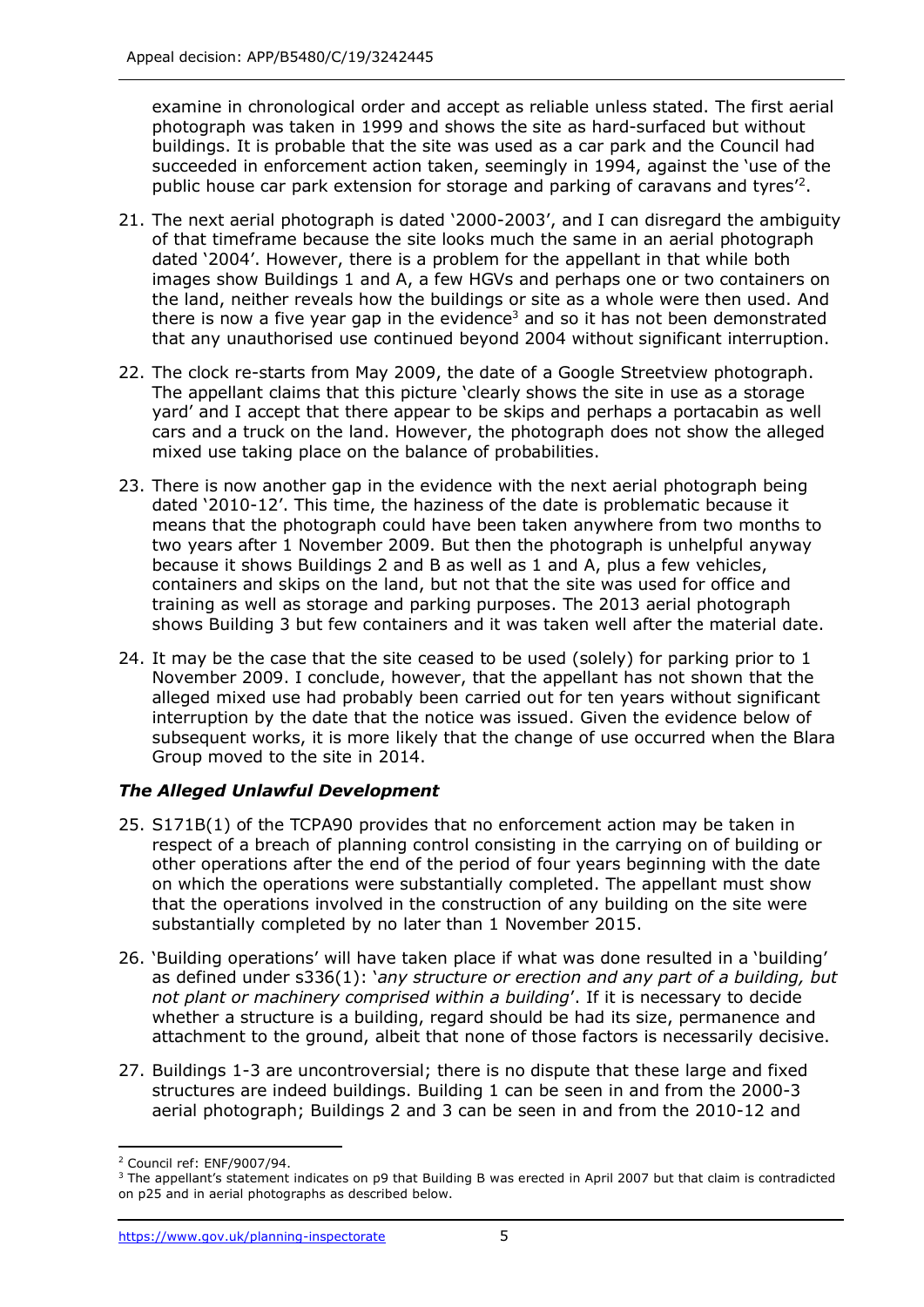2013 aerial photographs respectively. On the balance of probabilities, Buildings 1, 2 and 3 are immune from enforcement action because they were substantially completed more than four years before the notice was issued, and they pre-date the alleged change of use.

- 28. I also find that Buildings A and B are 'buildings' as such, not least because the Council stated in its report on the 2019 application that 'the more permanent structures are grouped together towards the west of the site<sup>14</sup>. Buildings A and B are visible in and from the 2010-12 aerial photograph, and so it is probable that they were substantially completed more than four years before the notice was issued – and that they were not built to facilitate the alleged change of use. It was too late for the Council to enforce against Buildings A and B when it did.
- 29. Building C is to the west of the site but it is a portacabin<sup>5</sup>. Whether or not it is a permanent structure, the appellant has not demonstrated that Building C was erected in March 2014 as claimed $6$ . Indeed, it is not identified or visible on the aerial or Streetview photographs taken in that year. As the appellant states, Building C can be seen in the 2018 aerial photograph<sup>7</sup>, but that was taken well after 1 November 2015. It suggests that Building C was installed to facilitate the alleged mixed use which is not immune under the ten year rule.
- 30. Building E is at least partially faced in brick<sup>8</sup> and likely to be a 'building' that is capable of benefitting from the four year rule set out under s171B(1). It can be seen on the 2014 aerial photograph and so I am satisfied that it was erected more than four years before the notice was issued. However, although it is indicated on p9 of the appellant's statement that Building E was erected in August 2013, there is no other evidence of this structure pre-dating the material change of use.
- 31. The 2014 aerial photograph shows Buildings  $K^9$  and L a fixed container and a moveable site hut – as well as E. The appellant said in their statement that: '*In 2014, the [Blara Group] took occupation of the site and started to erect the necessary building [sic] required for their business needs. Within the aerial photograph Building E, K and L can be seen…'* On the balance of probabilities, Buildings E, K and L were erected to facilitate the change of use. Whether or not any of those structures are permanent and more than four years old, the notice can require that they are removed.
- 32. There is no evidence of Buildings D, F, G, H, I, J or M being on the site before the change of use took place. The appellant has not shown that the items which are clearly moveable structures or chattels, namely the metal racks and containers, roll on/roll off skips and the incidental caravan, are not sited to enable the alleged use. They are not immune from enforcement action even if containers and skips were on (and off) the land in association with the lawful or some other previous use.

#### *Conclusion on Ground (d)*

 33. I conclude that the appellant has not demonstrated that the use of the land as an engineering, building and construction yard comprising a mix of office, training centre, storage and parking uses, plus incidental security and staff amenity use had taken place, on the date that the notice was issued, for any continuous ten

 $^4$  Buildings 1-3 are also to the west but, as noted above, they were outside of the 2019 site.<br>
<sup>5</sup> Photograph on drawing no. PL-5625\_06A.

<sup>&</sup>lt;sup>4</sup> Buildings 1-3 are also to the west but, as noted above, they were outside of the 2019 site.<br><sup>5</sup> Photograph on drawing no. PL-5625\_06A.<br><sup>6</sup> The appellant has not said when in 2014 the Blara Group moved to the site. My g the references to 'building' works at that time, but I allow that it could have been another month.

the references to `building' works at that time, but I allow that it could have been another month.<br><sup>7</sup> Any portacabin shown on the May 2009 Streetview photograph is in a different place to Building C.<br><sup>8</sup> Photograph on dr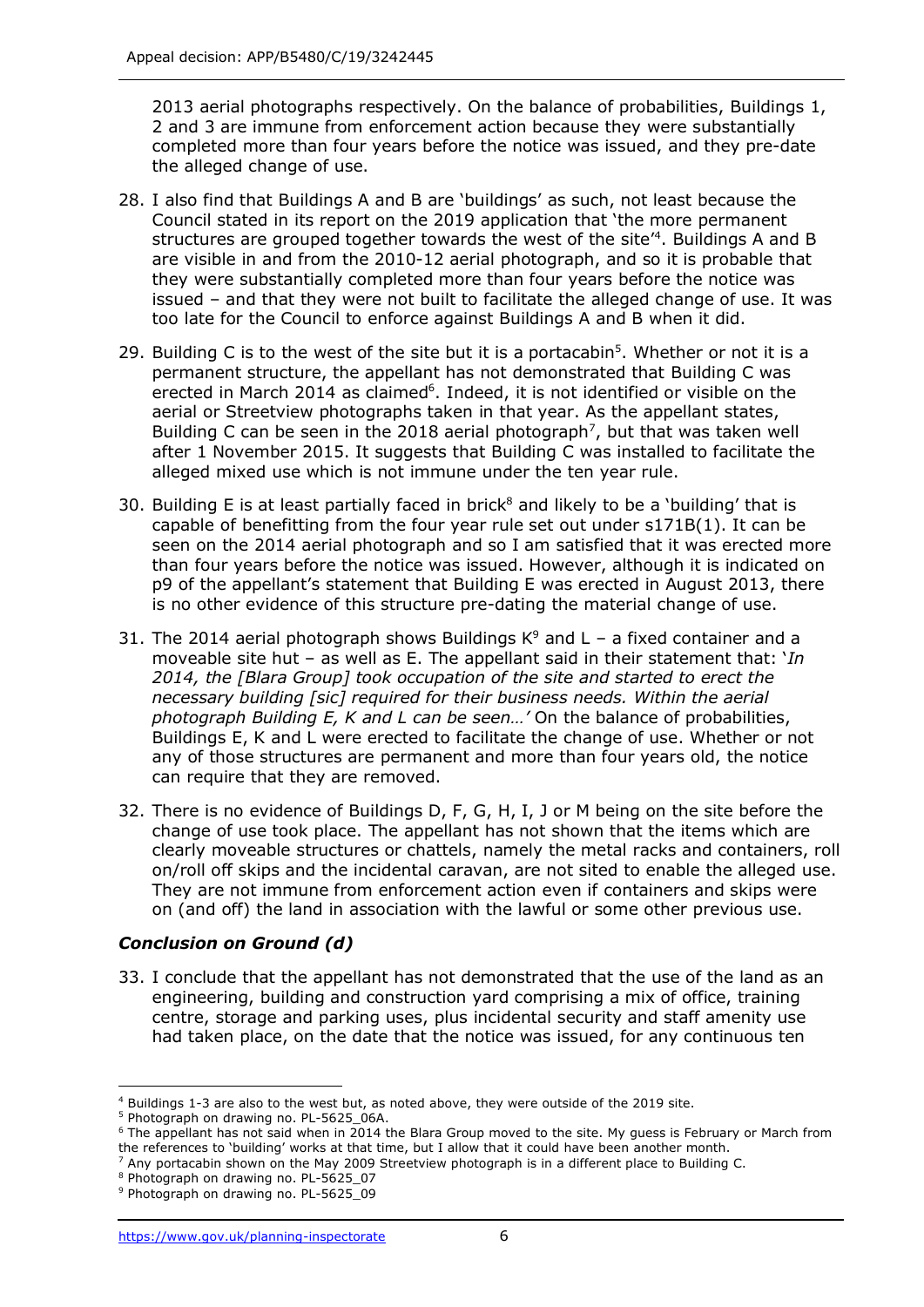year period. On the balance of probabilities, it was not too late for the Council to take enforcement action when it did against that mixed use.

- 34. I have found that Buildings 1, 2, 3, A and B are permanent buildings which pre- date the alleged change of use and are immune from enforcement action under s171B(1). I make no finding on how these buildings may be lawfully used; it may be that some or all have a nil use to all intents and purposes if they cannot be utilised in association with parking. Even so, I shall correct the notice so that it does not allege the construction or require the removal of those buildings.
- 35. I shall also correct the notice so it does not allege that there was any unauthorised operational development but rather states that Buildings C-M (which include the site hut) alongside the metal racks and containers, roll on/roll off skips and caravan were erected or installed in order to facilitate the alleged change of use $^{10}$ . Subject to the corrections to the notice, the appeal fails on ground (d).

### **THE APPEAL ON GROUND (A) AND THE DEEMED PLANNING APPLICATION**

#### **Description of Development**

 36. The appeal on ground (a) is that planning permission ought to be granted for what is alleged by the notice as corrected:

 *Without the benefit of planning permission, the making of a material change of use of the land shown hatched black on the attached site plan from a car parking area to use as an engineering, building and construction yard comprising a mix of office, training centre, storage and parking uses, plus incidental security and staff amenity use, facilitated by the construction or stationing of the structures marked as Buildings C-M on drawing no PL-5625\_03 attached to this notice and the stationing of metal racks and containers, roll on/roll off skips and a caravan*.

 37. The Council referred to palisade fencing and gates at the site but they were not mentioned in the allegation and it would cause injustice to extend the scope of the notice in this regard now. Any fencing and gates are outside of my remit, though I note that the gates seemed to have gone and the fence to be formed of timber on the date of my visit.

#### **Main Issues**

- 38. I consider that main planning issues in this case are:
	- • Whether the alleged mixed use is inappropriate development in the Green Belt as described in the National Planning Policy Framework (NPPF) and any relevant development plan policies.
	- The effect of the mixed use on the character and appearance of the area.
	- Its effect on the setting of the listed building.
	- Its effect on the risk of flooding on the appeal site and elsewhere.
	- Other considerations: economic, social and other benefits of the mixed use.
	- • The overall planning balance: whether any harm caused to the Green Belt by reason of inappropriateness and any other harm would be clearly outweighed by other considerations, so as to amount to the very special circumstances which are necessary to justify inappropriate development.

 $^{10}$  I shall therefore correct the notice further by attaching a copy of drawing number PL-5625\_03, as well as the existing site plan, for reference purposes.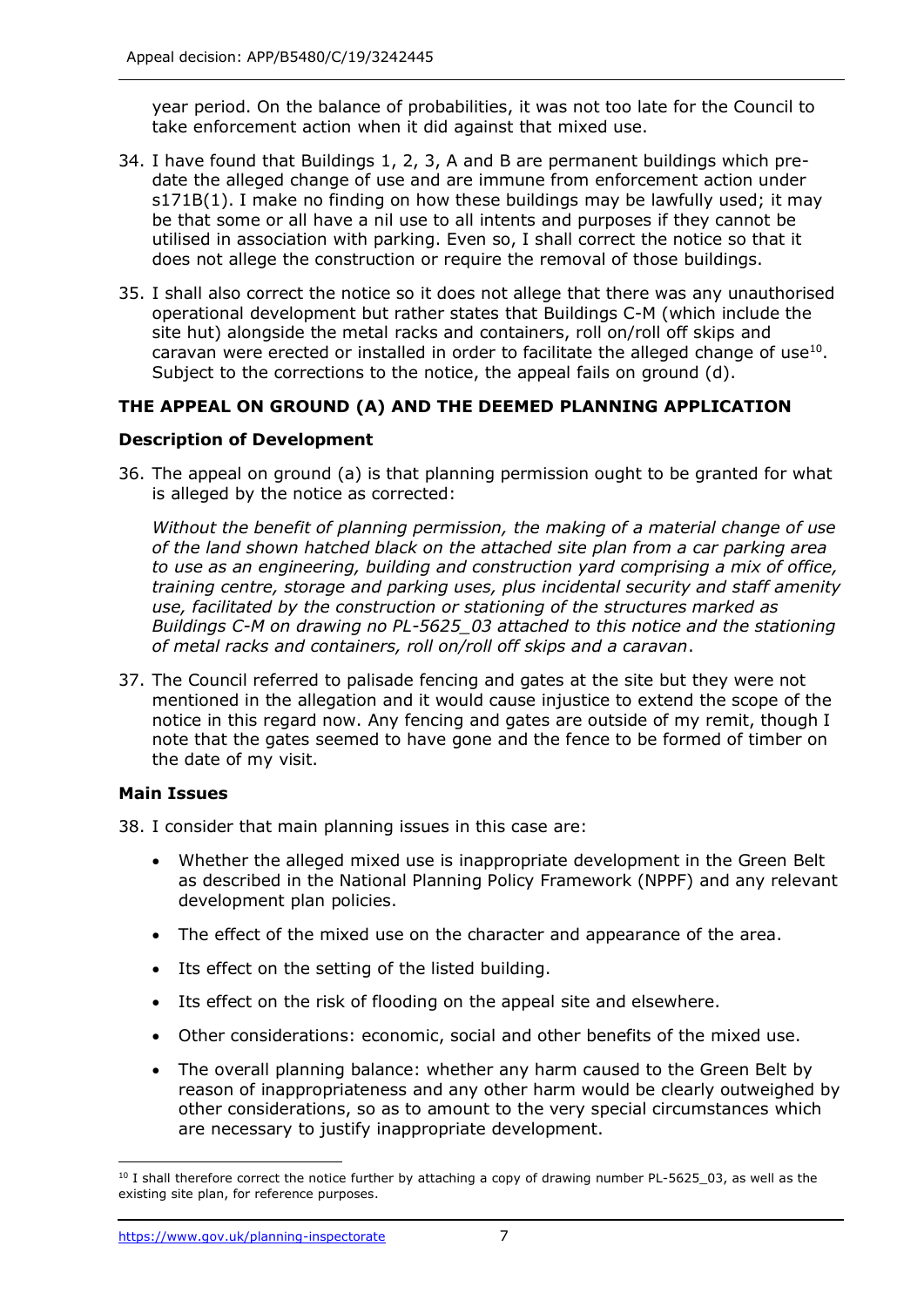#### **Reasons**

#### *Inappropriate Development in the Green Belt*

- 39. The NPPF states that the fundamental aim of Green Belt policy is to prevent urban sprawl by keeping land permanently open; the essential characteristics of Green Belts are their openness and their permanence. Thus, the NPPF also states that the making of a material change in the use of land is not inappropriate development in the Green Belt provided that the openness of the Green Belt is preserved and there is no conflict with the purposes of including land within the Green Belt.
- 40. The effects of the appeal use on the openness of the Green Belt must be compared with the effects of what is lawful: the use of the site as a car park with the land being wholly hard-surfaced and Buildings 1, 2, 3, A and B in situ. The appellant suggests that, prior to the change of use, vehicles associated with nearby industrial firms as well as the public house were parked on the site. If there is reversion to the lawful use, Covid-19 restrictions aside, I accept that the site could be filled with parked vehicles including HGVs throughout most days and evenings. However, there is little evidence that the site would normally be parked up 24/7 or that additional buildings, structures or chattels would be required.
- 41. I read the appellant's statement as showing that continuation of the mixed use would involve the retention of not just Buildings 1, 2, 3, A and B, but also Buildings C-M, the metal racks and containers, roll on/roll off skips and the caravan. Also present on the land would be whatever is stored – building materials, timber, ladders and tools were mentioned on the notice as issued – as well as whatever HGVs or other vehicles are parked in association with the use at any time.
- 42. There is no suggestion that the Blara Group could continue to operate with any building or structure mentioned in this decision letter being removed from the site. There is no proposal to carry out the mixed use with the land being less cluttered than it is now. I find the buildings, structures and chattels associated with the mixed use are, in aggregate, more permanent and greater in number and size than what would be on the land otherwise. The change of use has not preserved but reduced the openness of the Green Belt in physical or spatial terms.
- 43. Openness can have a visual dimension $11$  and the appellant argues that the appeal use is not seen to cause unacceptable harm to the Green Belt, given landscaping on the site boundaries and the presence of other industrial and commercial uses nearby. However, activities and structures on the site are visible from the B1335 as the backdrop to a paddock and as diminishing the openness of the area. The site could be screened on that side, as discussed below, but that would only remedy the perceived, not actual loss of openness in the Green Belt.
- 44. Paragraph 145g) of the NPPF states that the construction of new buildings should be regarded as inappropriate development in the Green Belt, except where the works are carried out as limited infilling or the partial or complete redevelopment of previously developed land. The site is previously developed and I take the appellant's point that infill and redevelopment schemes often involve the change of use of the land. However, paragraph 145g) is not concerned with changes of use, and in any event the exception does not apply where, as I have found here, the

 <sup>11</sup>The appellant referred to discussion of the 'visual dimension of openness' in *Turner v SSCLG & East Dorset DC*  [2015] EWHC 2728 (Admin). That case was later heard in the Court of Appeal in [2016] EWCA Civ 466, and that judgment was endorsed by the Supreme Court in *R (oao Samuel Smith Old Brewery (Tadcaster) and others) v North Yorkshire CC* [2020] UKSC 3. The word 'openness' is to be taken as open-textured and a number of factors are capable of being relevant to the facts of a specific case; how to take account of visual effects is a matter of planning judgment rather than law.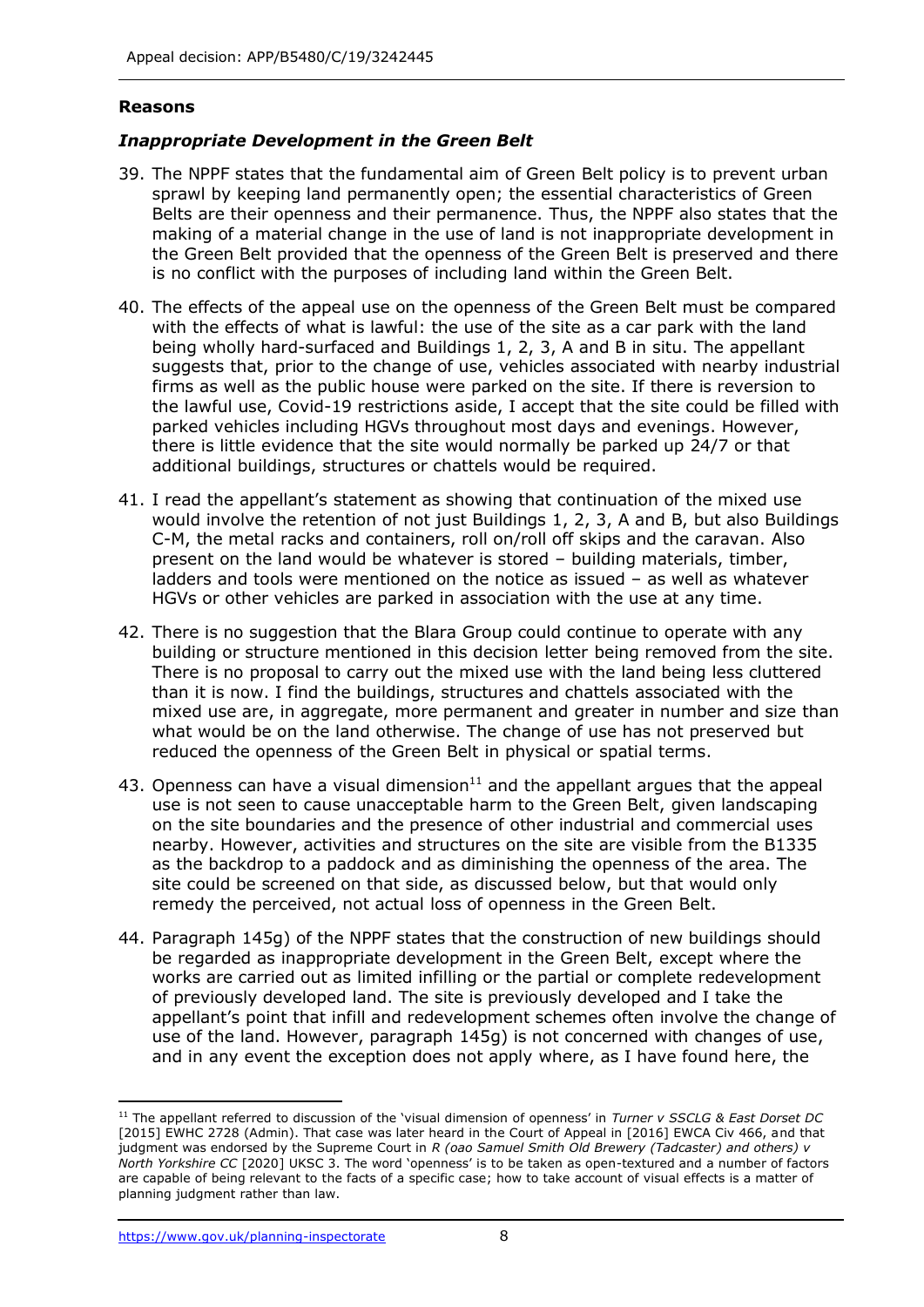works would have a greater impact on the openness of the Green Belt than the existing (or lawful) development.

 45. The appellant suggests that, given the lawful use and pre-existing buildings and hardsurfacing and use, the alleged change of use does not add to urban sprawl, encroach on the countryside or otherwise conflict with the purposes of including land within the Green Belt. However, that the use does not preserve openness is sufficient for me to conclude that it is inappropriate development in the Green Belt as described in the NPPF. It conflicts with Policy DC45 of the Havering Core Strategy and Development Control Policies Development Plan Document (DPD) which only permits the redevelopment of commercial sites in the Green Belt provided that there is a substantial decrease in the amount of building on the site.

## *Character and Appearance*

- 46. The reasons for the enforcement notice include that the alleged use and associated structures cause 'landscaping and visual harms'. The Council's statement suggests  that the '*permanent [and] temporary structures, containers, enclosures and all materials stored in open air…appear quite obtrusive [and] unsightly'*. I agree with that assessment and find that the use detracts from the character and appearance of the local area, particularly when seen from the B1335 across the paddock.
- 47. However, it does not follow that I would be justified in refusing permission on the ground of visual harm alone. The Council has not, in my view, shown that or how the use is *unacceptably* intrusive. As the appellant says, the site adjoins or is close to other industrial and commercial uses and developments, such as Wennington Marsh Farm to the west. I realise that there are also fields nearby but, even so, the appeal use does not appear unacceptably incongruous in its setting.
- 48. It is necessary to take account of fact that the site was already hard-surfaced and can be used lawfully for parking vehicles; dismissing the appeal would not make the land look more 'rural' than it does now. The western, southern and eastern boundaries of the site are delineated by a mix of deciduous and evergreen trees and shrubs and I agree with the appellant that a condition could be imposed to require more planting on the northern or paddock side of the site.
- 49. Screening development would not amount to an improvement to the local Green Belt environment as envisaged by Policy DC45, such that the visual impact of the use could be described as a positively beneficial. Screening is not even always enough to overcome visual or landscape harm but, subject to control over the nature, size and density of species planted, it would be adequate mitigation in this case given the lawful use and urban fringe nature of the wider area.
- 50. There is no evidence that the change of use from parking has generated any, let alone an unacceptable increase in vehicular activity or noise or light pollution. I conclude that the mixed use causes some harm to the character and appearance of the surrounding area but, subject to a landscaping condition, the harm would not be unacceptable or, on its own, warrant a refusal of permission.

## *Setting of the Listed Building*

 51. In considering whether to permit the alleged development, I must have special regard and ascribe considerable importance and weight to the desirability of preserving the setting of the grade II listed building on the property<sup>12</sup>. I must also, in accordance with the NPPF, identify and assess the particular significance of the

 12 S66(1) of the Planning (Listed Buildings and Conservation Areas) Act 1990; *Barnwell Manor Wind Energy Ltd v East Northamptonshire DC & Others* [2014] EWCA Civ 137.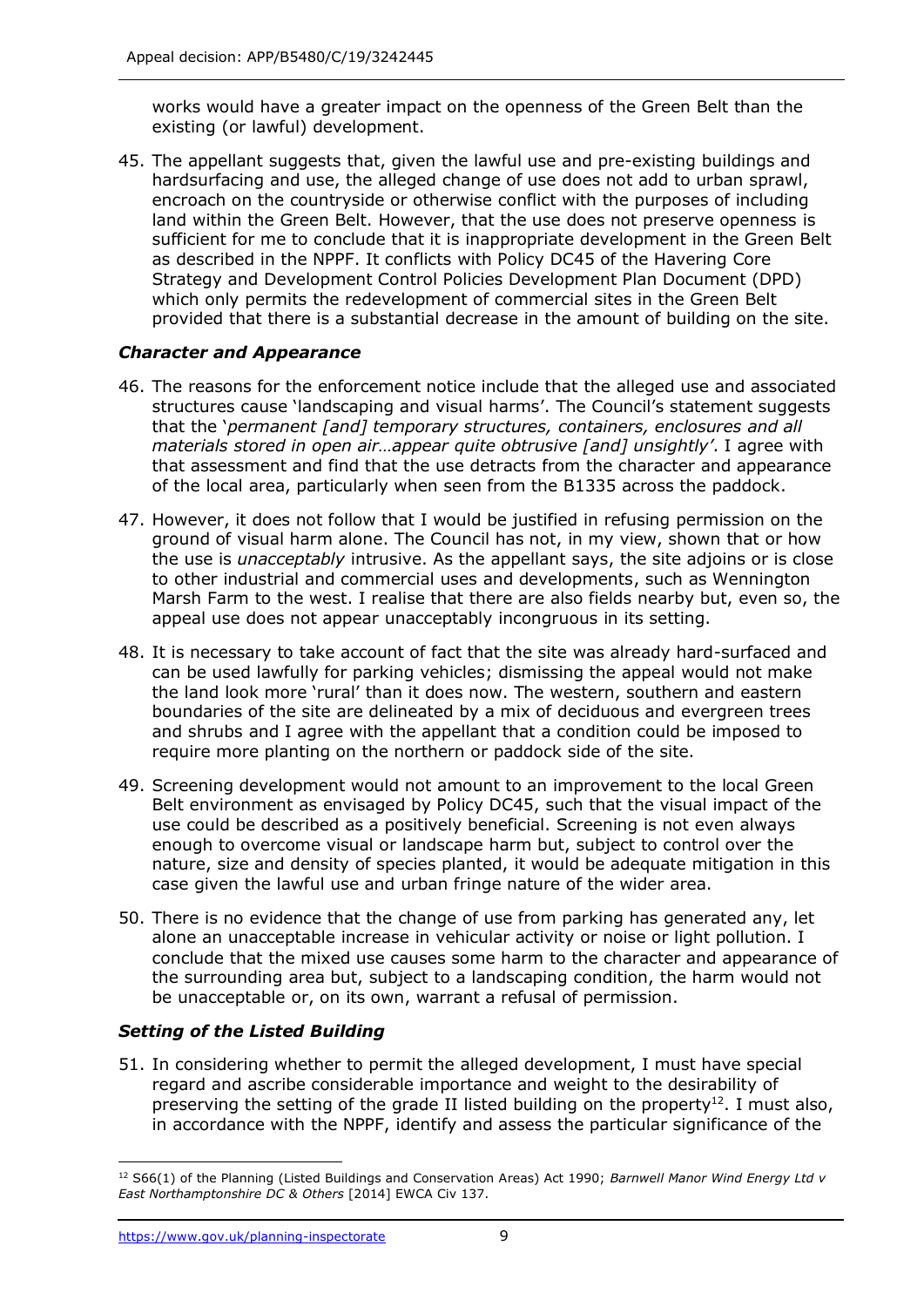heritage asset and give great weight to its conservation. Any harm to the significance of a listed building, including from development within its setting, requires clear and convincing justification.

- 52. The Council considers that, given its previous use, the site forms part of the curtilage of the public house. The NPPF, however, defines the setting of a heritage asset as 'the surroundings in which a heritage asset is experienced…' There is no mention of 'curtilage' and this is because 'curtilage' is not the same thing as 'setting<sup>'13</sup>. I will set aside any curtilage question and focus on the Council's objection that the mixed use has harmed the setting of the listed building.
- 53. The building was listed in 1981 as an '*early C19 [nineteenth century] house in rendered brick [with a] facing C16 timber-framed wing at rear…Some original detailing remains internally*'. I saw that the Georgian, two storey part of the public house adjoins and faces the A1306, while the timber-framed structure can be seen in part from the retained car park at the rear. With regard to the letter from the occupiers of Willow Farm House, the significance of the heritage asset is likely to lie in the architectural and historic interest of the public house given its contribution to the character and development of New Road and nearby villages $^{14}$ .
- 54. However, the wider area is clearly much changed since the C19 and the public house has been modified over time. Even at the time of listing, the building had modern roofs and windows. It now has a side extension which I guess was built after 1981 and in any event dominates views from the north. The extension is single storey but broad enough to have two pitched roofs, the ridges of which project up to or above the eaves on the C16 wing. The entrance to the public house from the retained car park is through a timber porch to the extension.
- 55. I have noted that the site is bound on its southern or the listed building side by trees and shrubs, some of which are evergreen and all of which are mature. I consider that the yard on the site is so physically separated from and affords such limited views of the listed building that it cannot sensibly be described as part of the surroundings in which the heritage asset is experienced. I also find that this was probably the case before the alleged change of use took place. From their density and height as well as visibility on the 1999 aerial photograph, it is evident that the boundary shrubs and trees were planted considerably before 2014.
- 56. The mixed use takes place within the setting of the listed building insofar as it leads to movements on the site access and shared drive. However, I have found that it is unlikely to generate more vehicular activity than the lawful use. It will not unacceptably alter who sees what of the listed building or levels of noise or light pollution in the surroundings in which the heritage asset is experienced.
- 57. The NPPF notes that the 'extent [of setting] is not fixed and may change as the asset and its surroundings evolve'. Whatever the historic relationship between the site and public house, I conclude that the mixed use preserves the setting of the listed building and does not harm the significance of this heritage asset. It does not conflict with the NPPF or DPD Policy DC67 which allows for development that does not adversely affect the setting of a listed building.

## *Flood Risk*

 58. The appeal site lies within an area designated as Flood Zone 3 (FZ3) or as having a high (1 in 100 or greater) annual probability of river flooding. It is undisputed that

<https://www.gov.uk/planning-inspectorate>10

 $<sup>13</sup>$  The curtilage of a building is generally understood as being an area of land that has an intimate association with</sup> the building. The surroundings in which a listed building is experienced may be more extensive than the curtilage.<br><sup>14</sup> Indeed, the appellant notes that there has been a public house on this site since the C14. <sup>14</sup> Indeed, the appellant notes that there has been a public house on this site since the C14.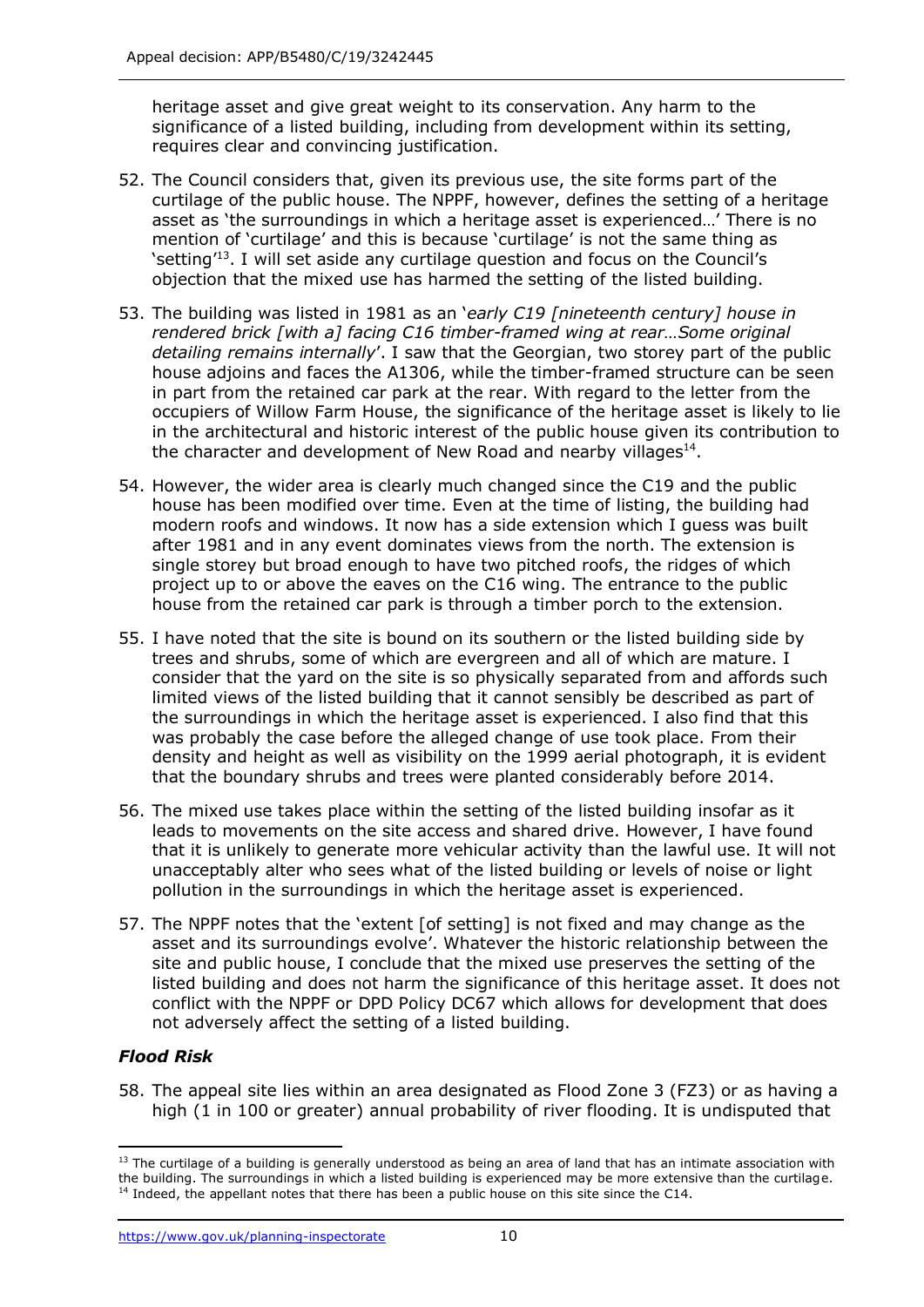the area is protected to a high standard by the Thames Tidal flood defences but would be at risk if the defences were breached or overtopped.

- 59. Applying the Government's Planning Practice Guidance (PPG), the appeal mixed use – since it does not involve any residential element – is categorised is 'less vulnerable' to flooding and 'appropriate' in FZ3<sup>15</sup>. I also note that non-residential changes of use do not need to be considered against the 'sequential test' which, as described in the NPPF and PPG, aims to steer development to reasonably available sites in areas with a lower risk of flooding.
- 60. However, the NPPF also expects decision-makers to ensure, when determining any planning applications, that development does not increase flood risk elsewhere. All applications for development in FZ3 should include a site-specific Flood Risk Assessment (FRA) and only be allowed where it can be demonstrated that:
	- The development is appropriately flood resistant and resilient,
	- • The development incorporates sustainable drainage systems, unless there is clear evidence that this would be inappropriate,
	- Any residual risk can be safely managed, and
	- • Safe access and escape routes are included where appropriate as part of an agreed emergency plan<sup>16</sup>.
- 61. The change of use has led to the carrying out of new activities and placement of more structures on the land; a sustainable drainage system should be incorporated unless it would be inappropriate. I consider that, given the employee and trainee numbers quoted below, more people are likely to be on the site for longer periods – and on the site overnight – if it is used as alleged rather than just for parking. That the mixed use is 'less vulnerable' to flooding does not obviate the need to show that it does not increase flood risk elsewhere and users can be kept safe.
- 62. The appellant has not submitted a site-specific FRA. One was included with the 2019 application but I have not seen it, and the parties' appeal statements suggest that it could not assist. The 2019 FRA did not assess the risk of tidal flooding on the site in the event of a breach of the defences because, says the appellant, 'a nearby development' was found by the Environment Agency (EA) in August 2017 to fall *'outside of our new 2017 tidal breach modelling…[and] be at extreme low residual risk of tidal flooding*'. The appellant has not said what or where the 'nearby development' was<sup>17</sup> and it seems that the EA objected to the 2019 application.
- 63. The PPG explains that, when considering safety, specific local circumstances need to be taken into account, including the characteristics of a possible flood event (for example, the type and source of flooding, depth, velocity and speed of onset); the safety of people within and around any building; the structural safety of buildings; and the impact of a flood on the essential services provided for a development $18$ . That the EA found a low residual risk of tidal flooding on a nearby site is simply not enough for me to allow the appeal development.
- 64. It may be that, since we are talking about a 'less vulnerable' use taking place on previously developed land, the development could be made safe for its lifetime without increasing flood risk elsewhere. The PPG states that flood resistance and

<sup>&</sup>lt;sup>15</sup> PPG paragraphs ref ID: 7-066-20140306 (Table 2) and 7-067-20140306 (Table 3); the lawful use is also one

<sup>&</sup>lt;sup>16</sup> Paragraph 163 and footnote 50 of the NPPF

that is 'less vulnerable' to flooding.<br><sup>16</sup> Paragraph 163 and footnote 50 of the NPPF<br><sup>17</sup> It would not appear to have been the change of use to an MOT Testing Centre (P1795.18) discussed above.<br><sup>18</sup> PPG paragraphs ref ID:

<sup>&</sup>lt;sup>18</sup> PPG paragraphs ref ID: 7-054-20140306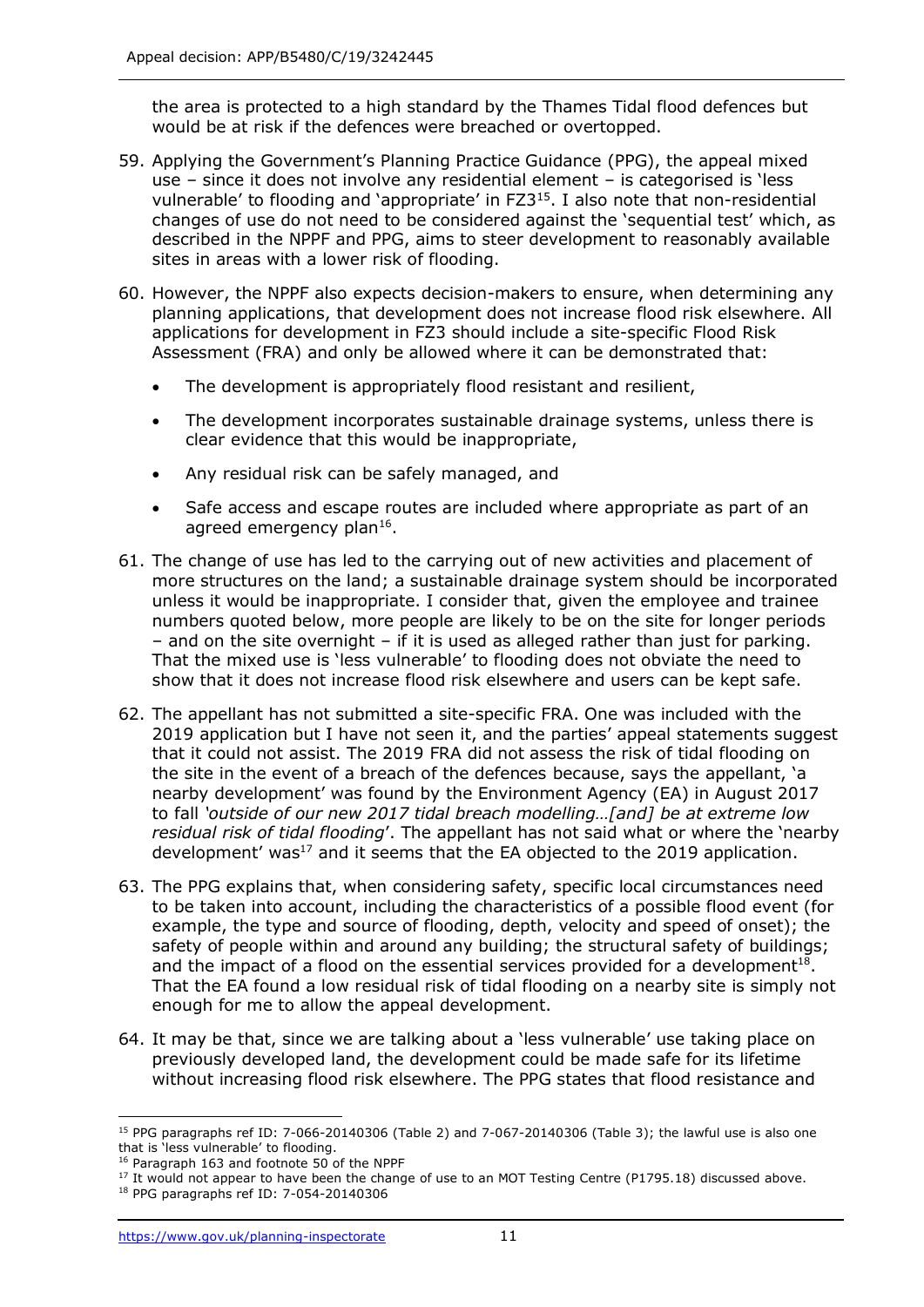resilience measures may be suitable mitigation to manage flood risk in respect of less vulnerable uses<sup>19</sup>. Where that is shown to be the case, planning permission may be granted subject to conditions to ensure the submission, approval and implementation of flood resistance and resilience measures.

- 65. I am told that the 2019 FRA contained risk mitigation and evacuation information. However, the appellant has not given details beyond that the recommendations included the future preparation of a Business Flood Plan and registration with the EA's Flood Warning Direct service. It is not clear how I could find such mitigation sufficient when the FRA did not assess the risks or effects of flooding on the site as required by the PPG. I do not have the evidence to draft or impose any necessary and reasonable conditions that might ensure flood resistance and resilience.
- 66. The appellant has failed to demonstrate that the appeal yard could be made safe for its lifetime without increasing flood risk elsewhere. I conclude that a grant of permission would give rise to unacceptable risks from flooding in conflict with the NPPF and PPG. The consequences of flooding for life and property can be extremely serious and so the harm identified carries significant weight against the appeal.

### *Other Considerations: Economic, Social and Other Benefits*

- 67. The Blara Group moved to the site when it signed the first of its now three existing seven year contracts with London Underground. It has been profitable since 2016 and had an annual turnover of some £2m since 2017. It employs, or did before the Covid-19 pandemic, 20 full-time staff and some 60 sub-contractors. With the site also being occupied by the Margal Group, permitting the alleged mixed use would support economic growth and surely result in greater economic benefits than reversion to the lawful use, given that the public house has another car park.
- 68. The NPPF expects planning decisions to help create conditions in which businesses can invest and enable the sustainable growth of all types of business in rural areas; significant weight should be placed on the need to support economic growth. I also note that London Plan 2021 (LP21) Policy GG5 seeks to ensure that London's economy diversifies and the benefits of economic success are shared more equitably<sup>20</sup> – while the occupiers of Willow Farm House support a use of the site that would benefit the local economy. I attach significant weight to the economic benefits that will accrue in this outer London area from the alleged mixed use.
- 69. I attach little weight, however, to the contribution of the use to the provision of infrastructure. I accept that the Blara Group works with Transport of London and Network Rail as well as London Underground, but details of the contracts and projects are too sketchy for me to accept that dismissing the appeal would cause the closure of an 'essential business' or undermine the provision of sustainable transport. Moreover, that the company needs to be 'in close proximity to London' is not evidence of needing to remain on a Green Belt site that is in FZ3.
- 70. The alleged mixed use includes a training centre because the Blara Group delivers NVQ courses on subjects related to work on the London Underground and wider rail network. It is or was planned that there would be up to 100 students on the site, and so I accept that the mixed use gives rise to benefits in terms of workforce education and skills. It seems to me that these benefits are economic as well as social in nature, and I have already attached weight to the economic benefits of the mixed use as a whole. However, I have not yet counted the social benefits would arise from the retention of jobs on the site.

<sup>&</sup>lt;sup>19</sup> PPG paragraph ref ID: 7-060-20140306

 $^{19}$  PPG paragraph ref ID: 7-060-20140306<br><sup>20</sup> The appellant referred to Policies 2.7 and 4.1 of the London Plan 2016 but that has been replaced by the LP21.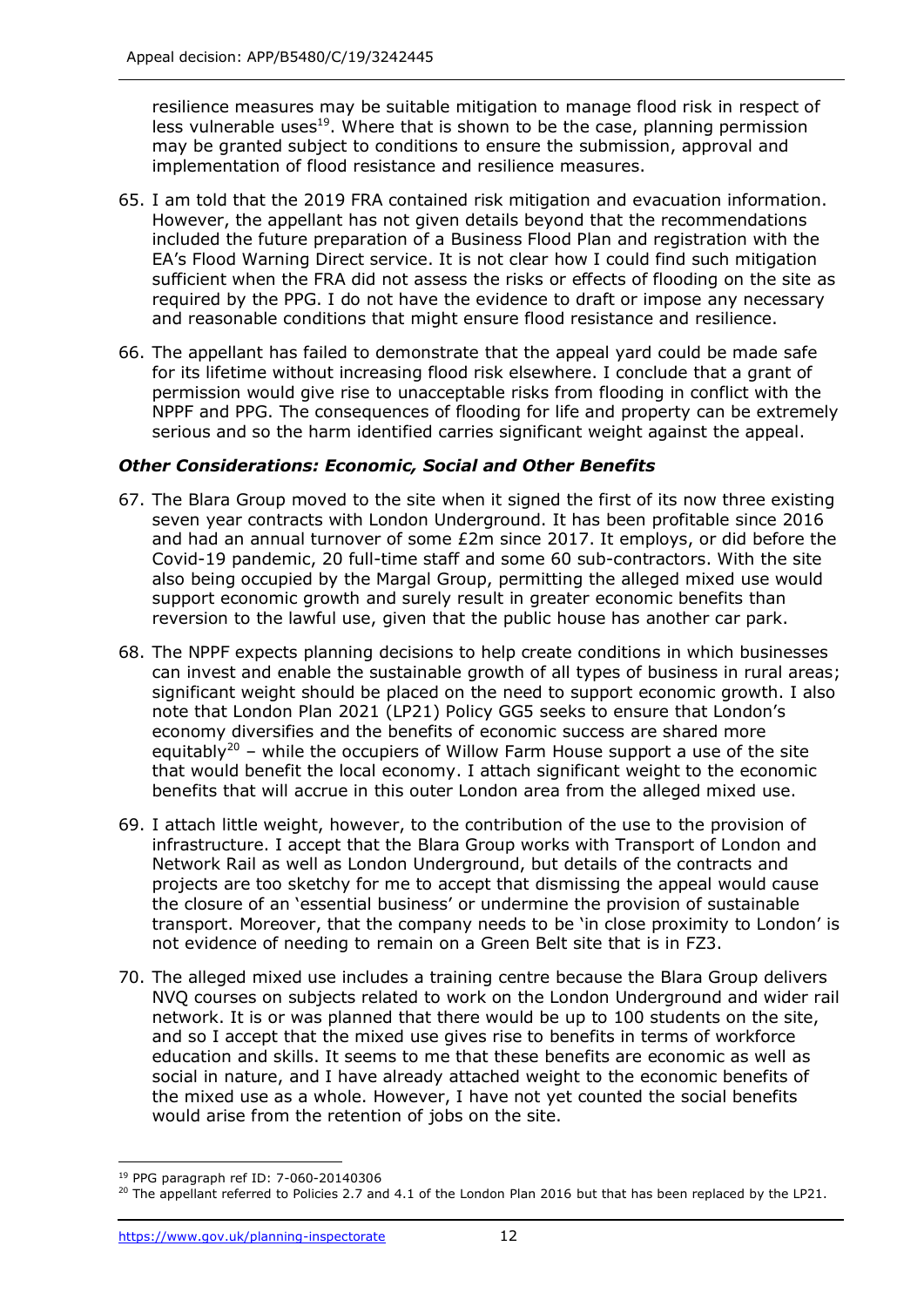- 71. The appellant has not explained why the Blara Group must deliver training on the same site that they also use for storage – and that is important because the land was already hard-surfaced and in that sense capable of being put to the latter use. The provision of training requires 'other permanent structures' as suggested in paragraph 4.28 of the appellant's statement, and the alleged mixed use as a whole is inappropriate development in the Green Belt because it has caused a loss of openness. Overall, therefore, I attach moderate weight to the education and other social benefits of the mixed use.
- 72. I also attach moderate weight to the link between the use and public house. I accept the points made by the occupiers of Willow Farm House that many local pubs have closed in the last ten years; Lennards is valued for its welcoming family- friendly atmosphere; and the DPD recognises the importance of retaining community facilities. There is nothing to show that the alleged mixed use is the only viable proposition for the site or that dismissing the appeal would result in the closure of the public house (or deterioration of the listed building) but it is likely that to an extent the freeholder will rely upon the income from letting out the site.
- 73. I have found that the alleged use need not cause unacceptable harm to the character and appearance of the area, but that is a neutral impact which does not weigh for or against the appeal. The same applies in relation to the undisputed claim by the occupiers of Willow Farm House that the use does not cause them 'any problem', presumably in terms of living conditions.
- 74. The Council granted permission (ref: P1795.18) for the change of use of a timber yard to an MOT Testing Centre at Unit 10, rear of Noakes Café, New Road, Rainham in March 2019 – but the report stated that that development would '*not have a materially adverse impact on the openness of the Green Belt as it relates to an existing building with associated hardstanding and existing metal palisade fencing*'. The alleged mixed use is different because, as explained above, it does cause a loss of openness.
- 75. I attach no weight to the suggestion that nearby industrial and commercial uses set a precedent for the appeal development. I must consider the deemed planning application on its merits and in accordance with current planning policy.

## *The Planning Balance and Conclusion*

- 76. The NPPF states that inappropriate development in the Green Belt is, by definition, harmful to the Green Belt and should not be approved except in very special circumstances which will not exist unless the potential harm to the Green Belt by reason of inappropriateness, and any other harm resulting from the proposal, is clearly outweighed by other considerations.
- 77. The alleged change of use amounts to inappropriate development in the Green Belt. In accordance with the NPPF, I attach substantial weight to the harm caused to the Green Belt by reason of inappropriateness, and significant weight to the harm caused in respect of flood risk. As indicated above, the use does not cause unacceptable harm to the character and appearance of the area or the setting of the listed building, and it does not conflict with DPD Policy DC67, but those findings do not carry weight for or against the appeal.
- 78. In terms of the considerations in favour of a grant of permission, I attach significant weight to the economic benefits of the mixed use; moderate weight to the educational and other social benefits of the use; and moderate weight to the link between the use – or at least the rental of the site – and retention of the public house. However, I attach little weight to the contribution of the use to the provision of essential infrastructure.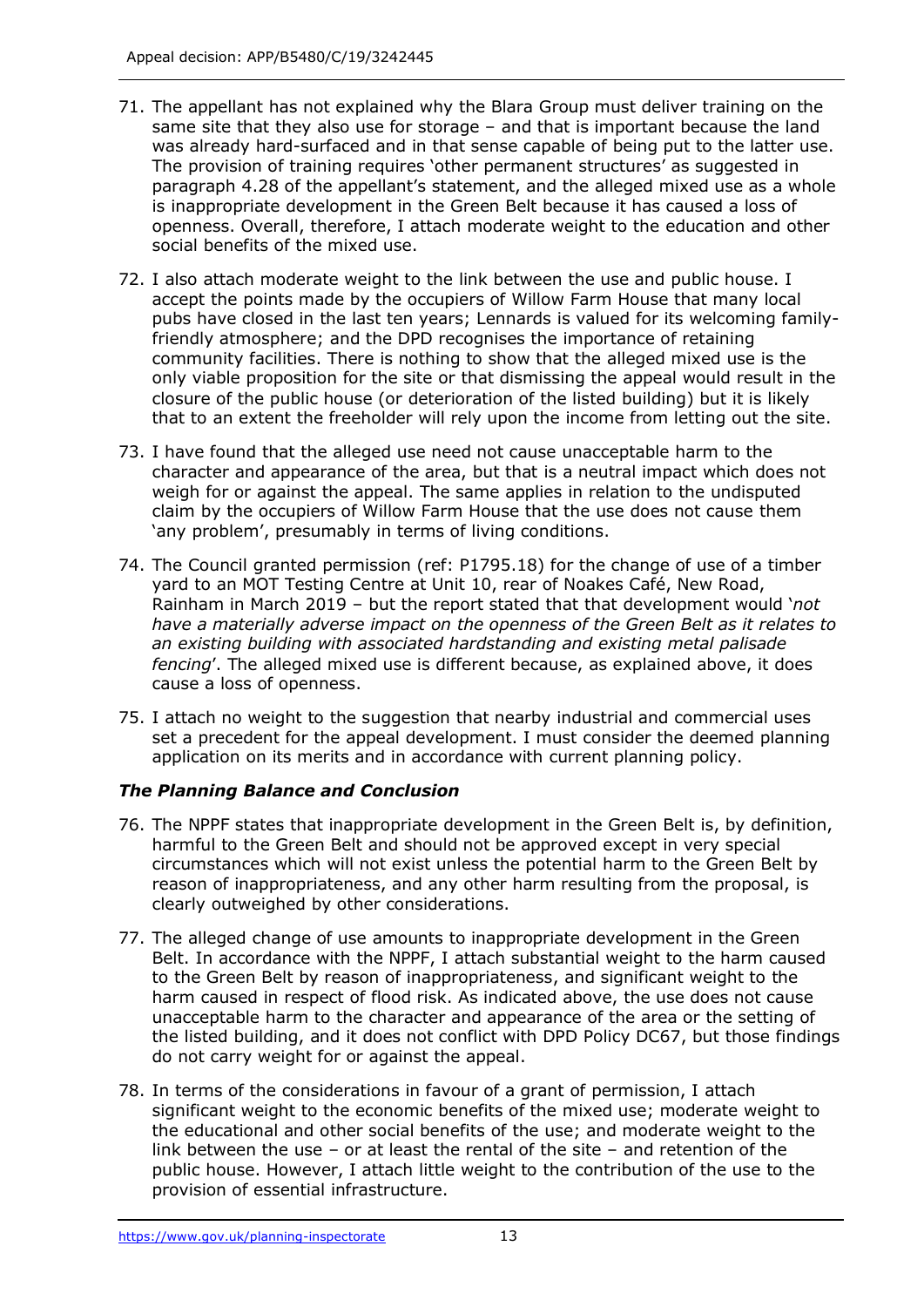- 79. Looking at the case as a whole, in accordance with the NPPF and the development plan, and with regard to all other matters raised, the considerations for the appeal do not clearly outweigh the harm caused by the alleged use to the Green Belt by reason of inappropriateness, together with the other, potentially serious harm caused in terms of flood risk. I conclude that the very special circumstances required to justify a grant of permission do not exist. The use conflicts with DPD Policy DC45 and thus the development plan, and with the NPPF. The appeal fails on ground (a) and the deemed planning application shall be refused.
- 80. It follows that the enforcement notice shall be upheld with the allegation corrected as above and the requirements corrected to follow suit. For the avoidance of doubt, the requirement to cease the alleged mixed use – which includes parking – should not be interpreted as taking away the rights of the landowner or others to carry out the lawful parking use on the land.

## **THE APPEAL ON GROUND (G)**

- 81. Ground (g) is that the period for compliance with the requirements of the notice falls short of what is reasonable. The notice as issued provides that the use must cease, all associated structures and items must be removed and the land must be restored within two months; the appellant seeks an extension to time to one year.
- 82. I am satisfied that, whether or not the Blara Group and/or Margal Group has faced difficulties as a result of Covid-19, two months falls short of what is reasonable for them to look for an alternative site or sites – particularly when I am correcting the notice to require all elements of the mixed use to cease. The appellant has not said that it would be hard for either occupier to find somewhere else, but the Council has not shown that suitable sites are likely to be available. It is in the public as well as private interest that the firms on the site can properly search for other land where they can continue working to meet their contracts and secure jobs.
- 83. I reject the Council's submission that account should be taken of the time that has elapsed during the appeal process. The appellant and site occupiers were entitled to assume success on grounds (c)/(d) and (a). Without prejudice, they may wish to enter into discussions with the Council about the future of the site given my findings that Buildings 1, 2, 3, A and B are lawful, and on the main planning issues.
- 84. I conclude that it is reasonable to vary the notice by extending the period for compliance from two to 12 months. The appeal succeeds on ground (g).

## **FORMAL DECISION**

- 85. It is directed that the enforcement notice is corrected and varied by:
	- • Deleting the text of paragraph 3 in its entirety and substituting: '*Without the benefit of planning permission, the making of a material change of use of the land shown hatched black on the attached site plan from a car parking area to*  use as an engineering, building and construction yard comprising a mix of  *office, training centre, storage and parking uses, plus incidental security and staff amenity use, facilitated by the construction or stationing of the structures marked as Buildings C-M on drawing no PL-5625\_03 attached to this notice and the stationing of metal racks and containers, roll on/roll off skips and a caravan.*
	- • Deleting the text of paragraph 5 in its entirety and substituting:
		- *1. Cease the use of the land as an engineering, building and construction yard comprising a mix of office, training centre, storage and parking uses, plus incidental security and staff amenity use.*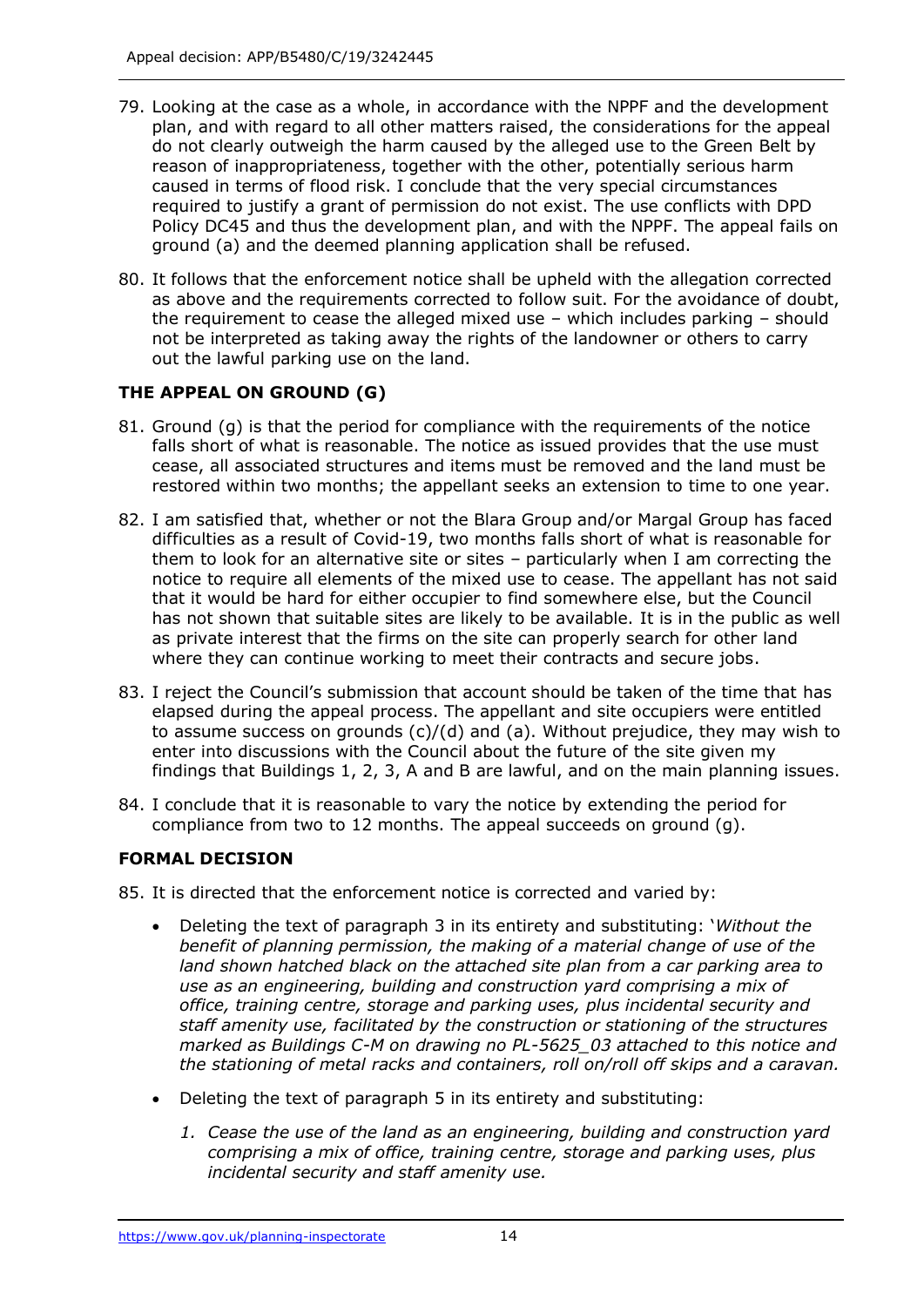- *2. Remove the structures marked as Buildings C-M on drawing no PL-5625\_03 attached to this notice.*
- *3. Remove the metal racks and containers, roll on/roll off skips, caravan and any other temporary structures, chattels, plant and machinery which facilitate the engineering, building and construction yard use.*
- *4. Remove the materials and timber stored and vehicles parked on the land in connection with the engineering, building and construction yard use.*
- *5. Remove all rubble and debris associated with taking steps 1-4 above and return the land to the condition it was in before the unauthorised change of use took place.*
- • Deleting two months and substituting 12 months as the time for compliance with the notice; and
- • Attaching to the enforcement notice the drawing no. PL-5625\_03 (which is also attached for reference to this decision).
- 86. Subject to the corrections and variation, the appeal is dismissed, the enforcement notice is upheld and planning permission is refused on the application deemed to have been made under s177(5) of the Town and Country Planning Act 1990.

*Jean Russell* 

INSPECTOR